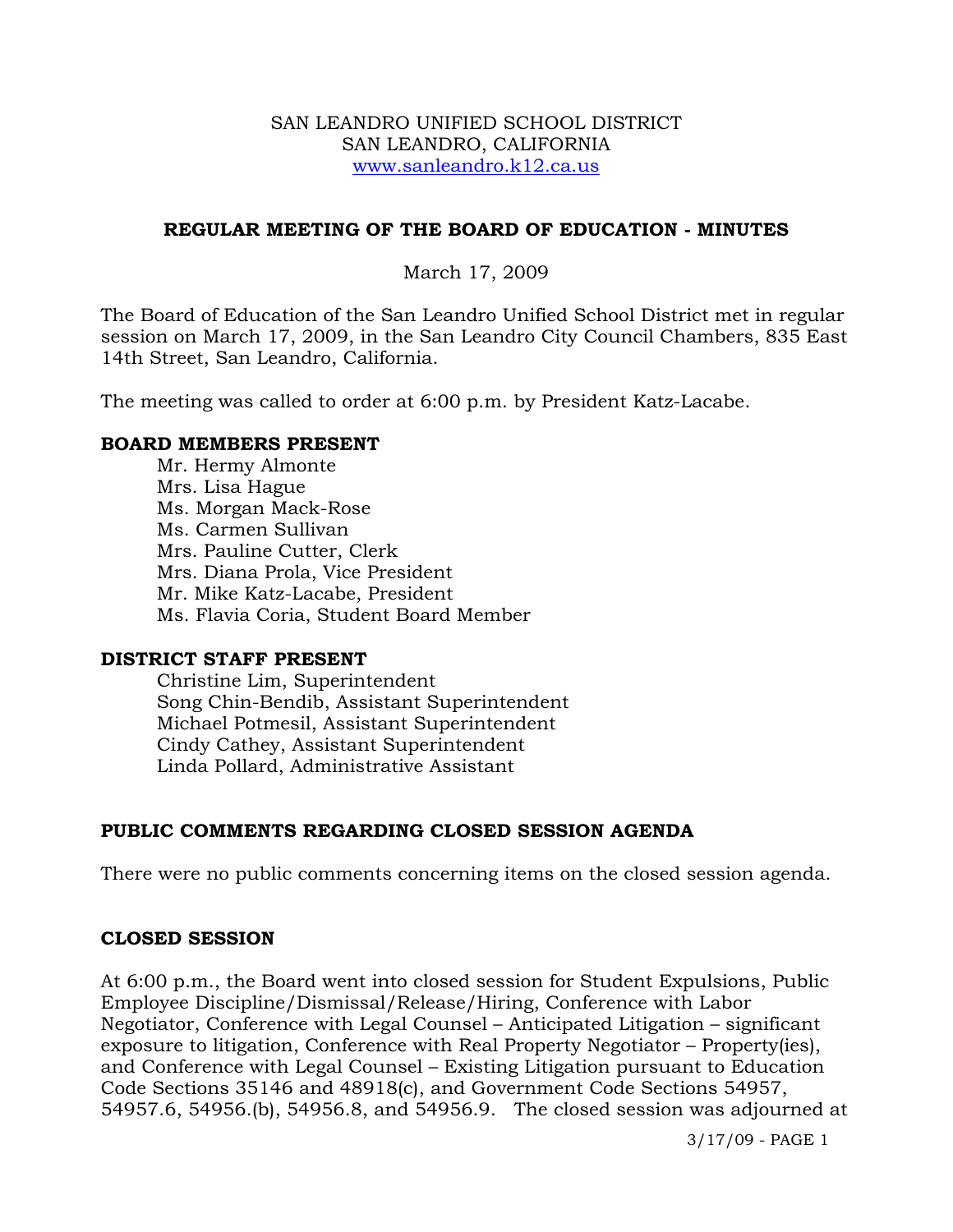7:05 p.m.

The Board returned to open session at 7:14 p.m. with the Pledge of Allegiance to the Flag. President Katz-Lacabe said the Board had been in closed session where the following action was taken:

> • On a motion made by Ms. Mack-Rose and seconded by Mrs. Prola, the Board rescinded Non-Reelect of certificated employee PSL #4025 by a 4-3 vote. Trustees Almont, Katz-Lacabe, Mack-Rose, Prola voting yes; Trustees Cutter, Hague and Sullivan voting no.

# **APPROVAL OF AGENDA**

On a motion made by Mrs. Hague and seconded by Ms. Sullivan, the Board approved the agenda for the regular meeting of March 17, 2009, by a 7-0 vote.

**REPORTS** Parks & Recreation Commission Report: Juan Manuel Martinez, San Leandro Unified School District representative provided the Board with a DVD report highlighting San Leandro High School, focusing on two areas in need of improvement: the track and baseball diamond.

> Ms. Mack-Rose encouraged everyone to support The San Leandro Sports Foundation, a newly formed non-profit public benefit corporation and volunteer organization comprised of local business people, parents, teachers and concerned community members, whose immediate objective is to modernize Burrell Field.

Student Board member Flavia Coria suggested that in an effort to keep the track and campus clean at San Leandro High School, posting signs stating that dogs needed to be on leashes would be helpful.

#### **PRESENTATIONS**

\* Dr. Irene Fujii, Superintendent of the Eden Area Regional Occupational Program (ROP), gave a presentation on the Joint Powers Agreement operating procedures with Castro Valley, Hayward, San Leandro, and San Lorenzo Unified School Districts. ROP Joint Powers Agency is a separate legal entity, created by the four member districts for the purpose of providing regional occupational programs. The presentation highlighted the findings that Regional Occupational Centers and Programs (ROCP) students: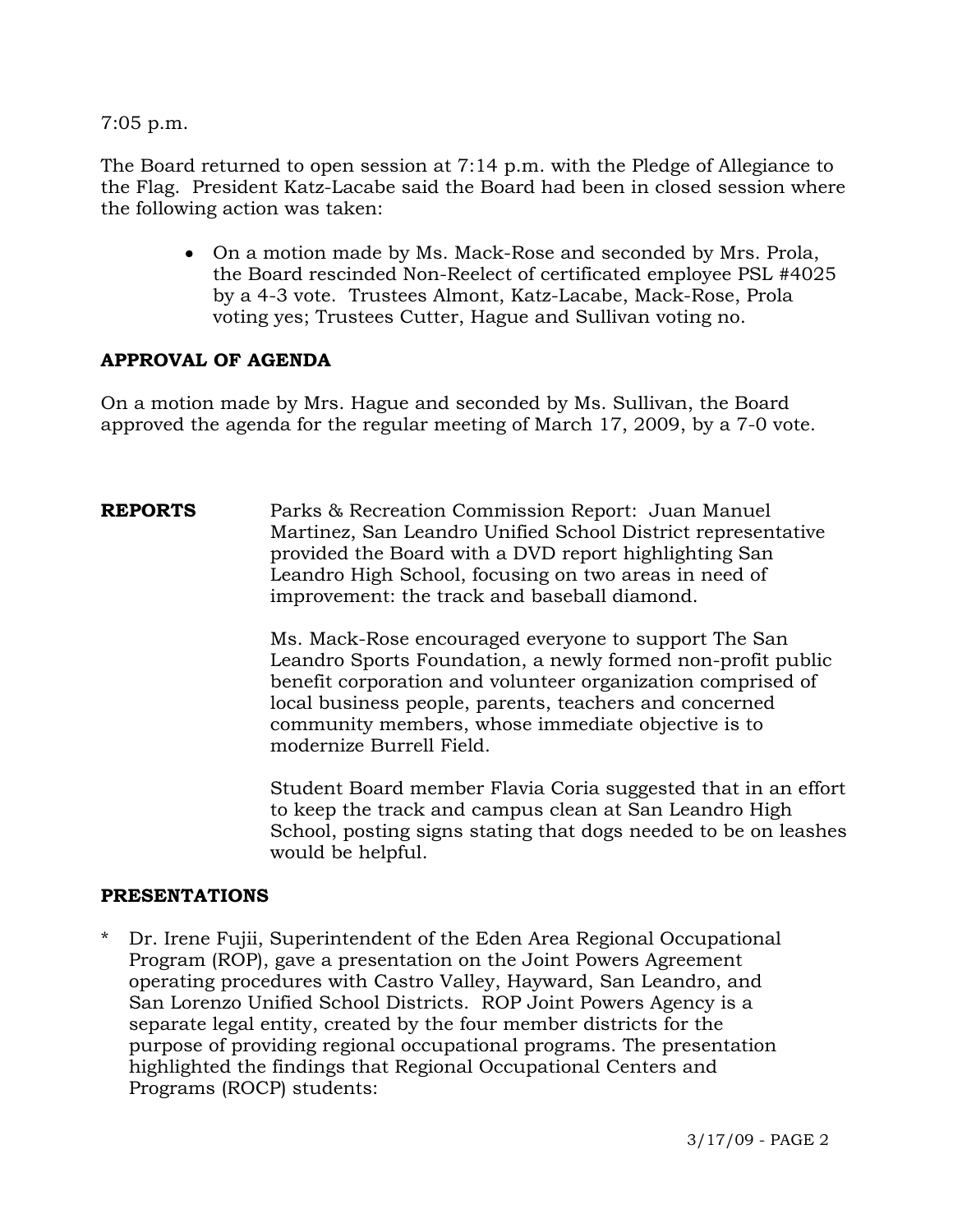- Improve their Grade Point Average at a greater rate than their peers
- Enroll in post-secondary education at greater rates than their peers
- Earn higher wages than their peers
- Can earn college credit while still in high school

 The presentation was concluded with a video, featuring ROP students at work in courses such as Automotive Technology, Retail Floral Design and Registered Dental Assisting, and explaining how ROP has prepared them for further education, and opportunities through hands-on experience, that will "enable them to compete successfully in a diverse, technologically advance, and ever-changing economy.

# **ACTION ITEM**

# General Services

# 1.1-A Eden Regional Occupational Program (ROP) Joint Powers Agreement

On a motion made by Mrs. Prola and seconded by Ms. Sullivan, the Board approved the Eden Regional Occupational Program (ROP) Joint Powers Agreement by a 7-0 vote.

# **PRESENTATIONS**

- \* Deborah Cox, Chair of the Measure B Citizens Oversight Committee (COC), gave a presentation and distributed their 2007/08 Annual Report on Measure B. Highlights included:
	- The first year focus was on the architectural and engineering planning and preparation for future major construction projects; and many modernization projects
	- This second year has been the groundbreaking of two major projects, the District Parking Lot at San Leandro High School and the 9th Grade Campus
	- The second annual performance audit in which a stratified sample of 100 (out of 3,030) expenditures totaling \$4,657,762 found that all transactions were valid bond expenditures

 The next meeting of the COC will be March 26 at 6 p.m. at the District Office.

\* Sheila Lawrence, Director of Students Support Services, presented a summary of the results of the California Healthy Kids Survey (CHKS) that was administered in the Spring, 2008. The survey is given every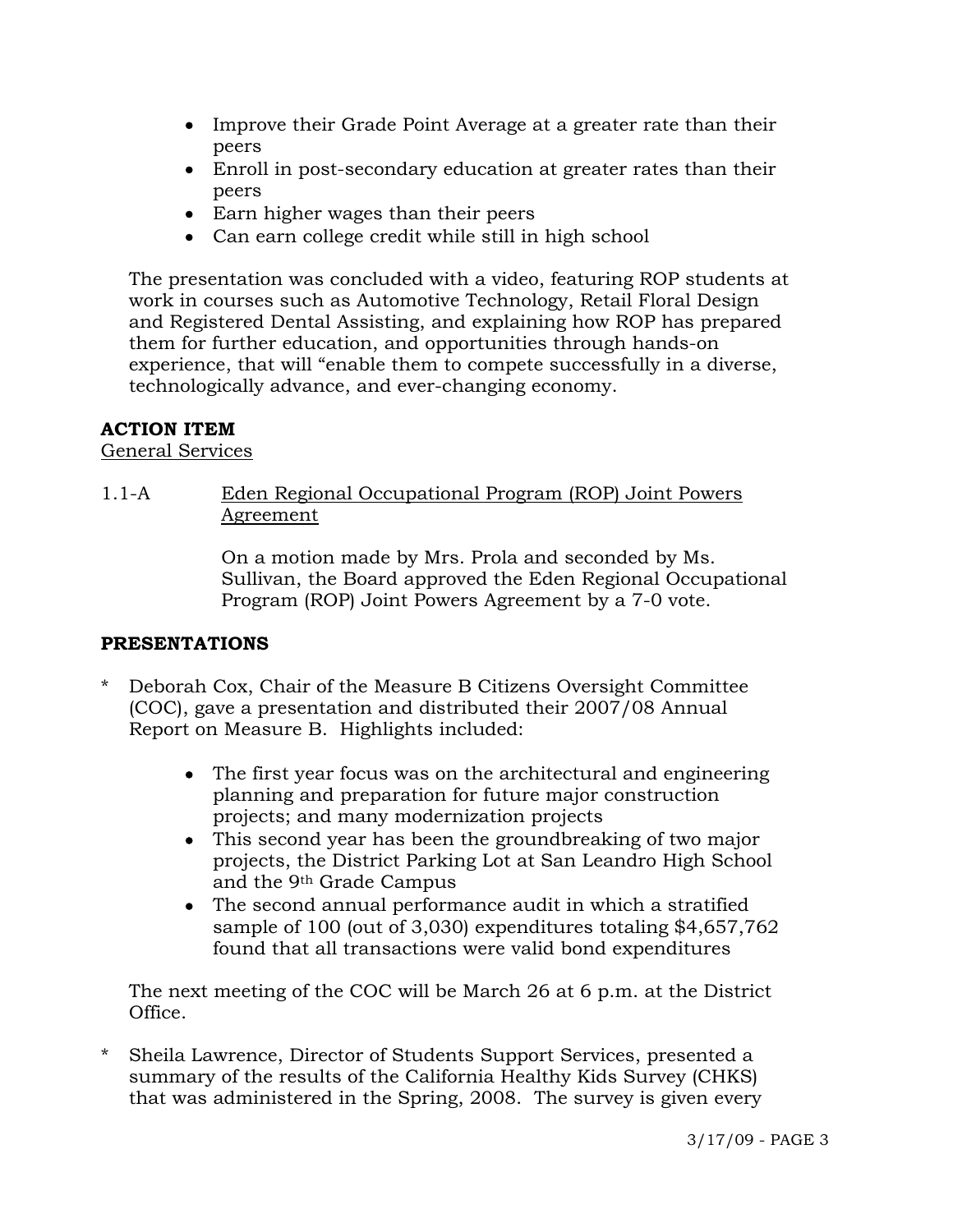two years to students in grades 5, 7, 9 and 11 and is designed to monitor the District's progress towards promoting youth well-being and school success.

The presentation included information that related to the areas of: substance abuse, violence and safety, physical health and external assets. The presentation also included how the information is used for school improvement and next steps the District is taking to increase student safety and well-being, social and academic success, including identifying students who need special attention and looking for ways to address high-priority needs. Results of the survey included:

- Elementary school students feel safe at school between 44 percent and 63 percent of the time; however, perceived safety numbers drop sharply in middle and high schools
- Between a 12-month period in 2007 and 2008, 5 to 14 percent of the middle school students, ninth and 11<sup>th</sup> grade students at San Leandro High School, and Lincoln continuation School claimed they carried a gun or other weapon, or were involved in gang activities
- The percentage of  $11<sup>th</sup>$  graders who reported using marijuana, alcohol and cigarettes within 30 days of the spring 2008 survey were substantially lower than the percentage of students at the same grade level state and nationwide.

Following the presentation, questions and concerns from the Board continued to focus on safety and alcohol. Mrs. Hague felt that despite the fact that students in the older grades reported developing a better "connection" with their campuses and adults at the school, the 9th graders remained more at risk; however, she was encouraged that with the opening of the new 9th Grade Campus, the ninth graders, who now attend San Leandro High, may be less overwhelmed by the transition from middle school, adding that she would be interested in seeing those numbers once the new campus is in place in 2010.

Ms. Sullivan referred to the "Every 15 Minutes" program which is an education experience that reminds everyone of the dangers associated with driving while drinking. Student Board member Coria added that, like two years ago, the "Every 15 Minutes" program would be returning to the high school this year, adding that she felt it would be beneficial if the 9th graders were part of this powerful experience, rather than just 11th and 12th graders.

 The Board thanked Ms. Lawrence for the informative presentation. It was requested that a copy of the survey questions and PowerPoint be sent to the members. Student Board member Coria also requested that a copy be sent to the high school. Ms. Mack-Rose was also interested in seeing how each of the school sites are addressing safety, remarking that the PTAs at Roosevelt and McKinley have sponsored and funded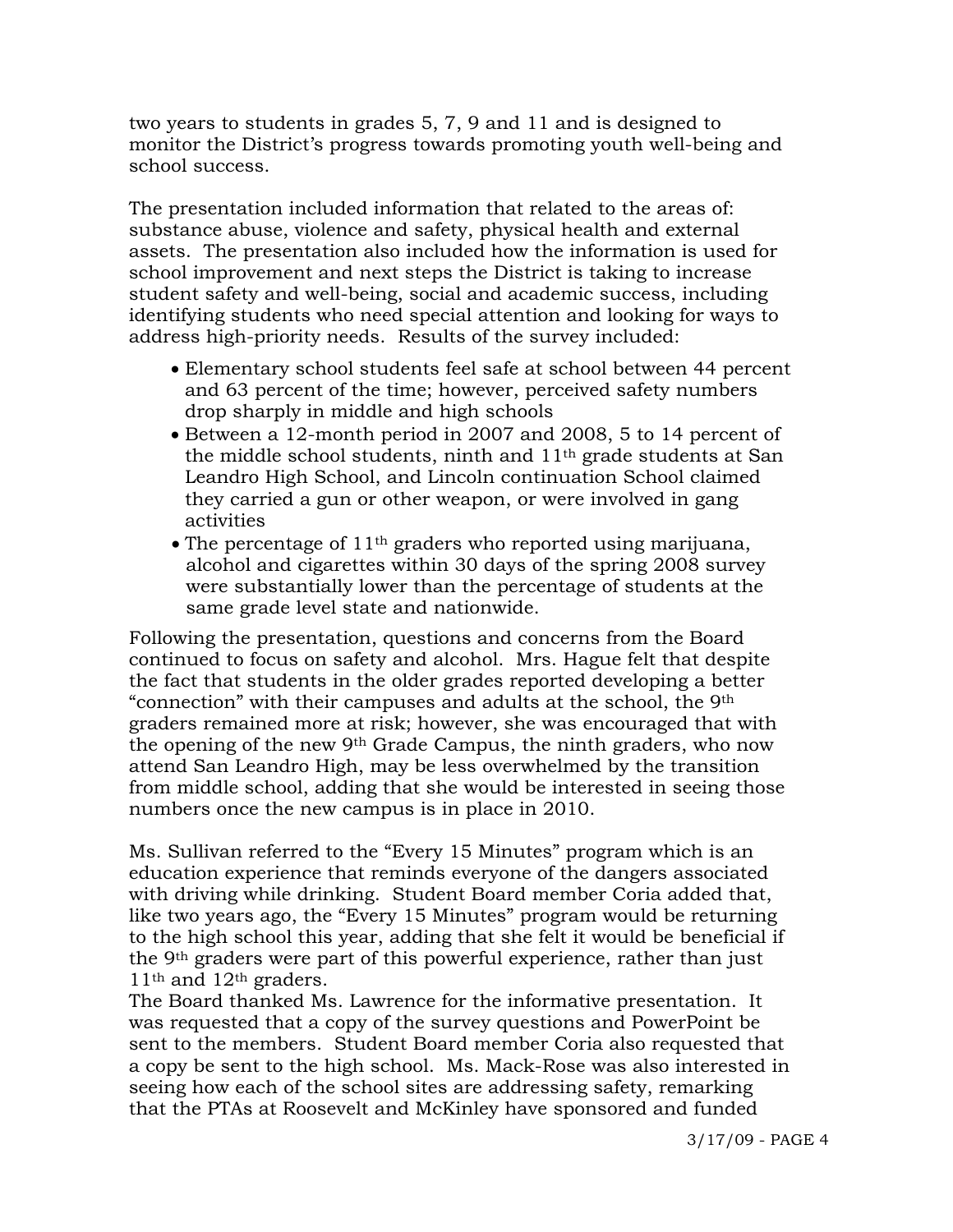safety-awareness activities.

## **PUBLIC TESTIMONY ON NON-AGENDA ITEMS**

- Rich Fishbaugh addressed the Board regarding the budget reduction process. He hoped that, as funding becomes available, positions and programs will be restored.
- Billy Campbell addressed the Board regarding the "Golden Handshake".

#### **PUBLIC HEARINGS**

1. A public hearing was conducted regarding the San Leandro Teachers' Association (SLTA) Initial Proposals to the San Leandro Unified School District.

On a motion made by Mrs. Hague and seconded by Ms. Sullivan the Board opened the public hearing regarding the San Leandro Teachers' Association (SLTA) Initial Proposals to the San Leandro Unified School District by a 7-0 vote.

No comments were received from the audience.

On a motion made by Mrs. Cutter and seconded by Ms. Sullivan, the Board closed the public hearing regarding the San Leandro Teachers' Association (SLTA) Initial Proposals to the San Leandro Unified School District by 7-0 vote.

2. A public hearing was conducted regarding the Teamsters' Union Local No. 856/Alameda Building Trades Council Initial Proposals to the San Leandro Unified School District.

On a motion made by Mrs. Hague and seconded by Ms. Sullivan, the Board opened the public hearing regarding the Teamsters' Union Local No. 856/Alameda Building Trades Council Initial Proposals to the San Leandro Unified School District by a 7-0 vote.

There were no comments from the audience.

On a motion made by Mrs. Cutter and seconded by Mrs. Hague, the Board closed the public hearing regarding the Teamsters' Union Local No. 856/Alameda Building Trades Council Initial Proposals to the San Leandro Unified School District by a 7-0 vote.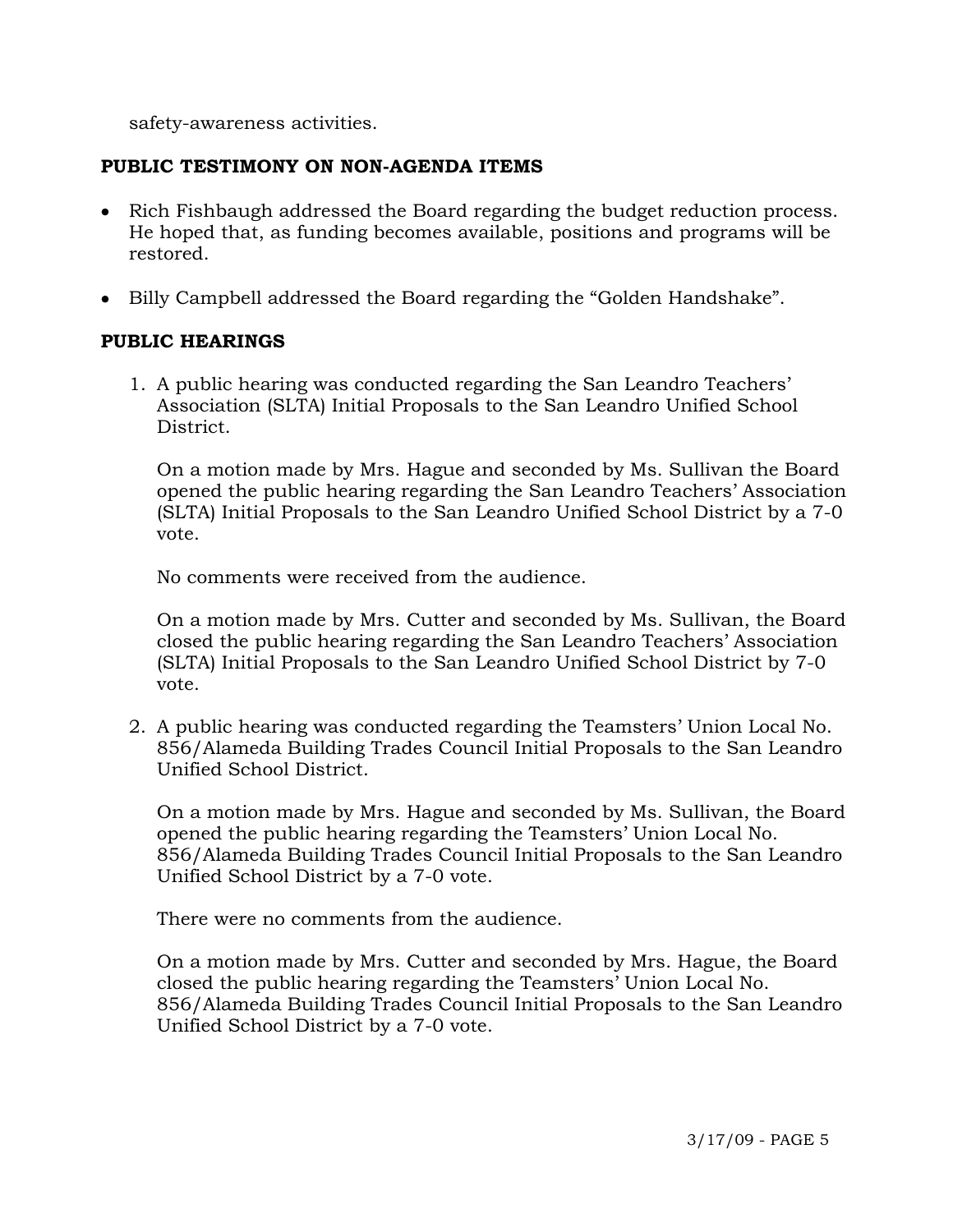3. A public hearing was conducted regarding the Flexibility "Sweep" of 2007- 08 Ending Balance on Allowable Categorical Programs and Flexibility Transfers of Tier III Programs.

On a motion made by Mrs. Hague and seconded by Ms. Sullivan, the Board opened the public hearing regarding the Flexibility "Sweep" of 2007-08 Ending Balance on Allowable Categorical Programs and Flexibility Transfers of Tier III Programs by a 7-0 vote.

# **PUBLIC COMMENTS**

- Wanda Armstrong and Barbara Stump addressed the Board on behalf of the counselors at San Leandro High School citing the critical role the school counselors play in preparing students for career technical education and post secondary pathways that lead to sustainable careers, and the impact of providing this level of service with fewer counselors.
- Billy Campbell asked for clarification with regards to the "Flexibility Sweep" and the use of those funds.

On a motion made by Mrs. Cutter and seconded by Mr. Almonte, the Board closed the public hearing regarding the Flexibility "Sweep" of 2007-08 Ending Balance on Allowable Categorical Programs and Flexibility Transfers of Tier III Programs by a 7-0 vote.

## **ACTION ITEM**

## Business, Operations and Facilities

## 4.1-A Flexibility "Sweep" of 2007-08 Ending Balance on Allowable Categorical Programs and Flexibility Transfers of Tier III Programs

Superintendent Lim provided a brief explanation of the "Flexibility Sweep", stating that under the Budget trailer bill SBX3 4, districts are given the authority to "sweep" funds from June 30, 2008, ending fund balances (carryover funds) on allowable categorical programs; and to use the funds received from the state for Tier III programs for "any educational purpose, to the extent permitted by federal law".

The Superintendent shared charts illustrating a three-phase process (Phase I and II focusing on budget cuts, and Phase III focusing on the Tier III Flexibility Transfers), identifying those programs that qualified the District to receive funding available.

Superintendent Lim stated that staff would be returning with Phase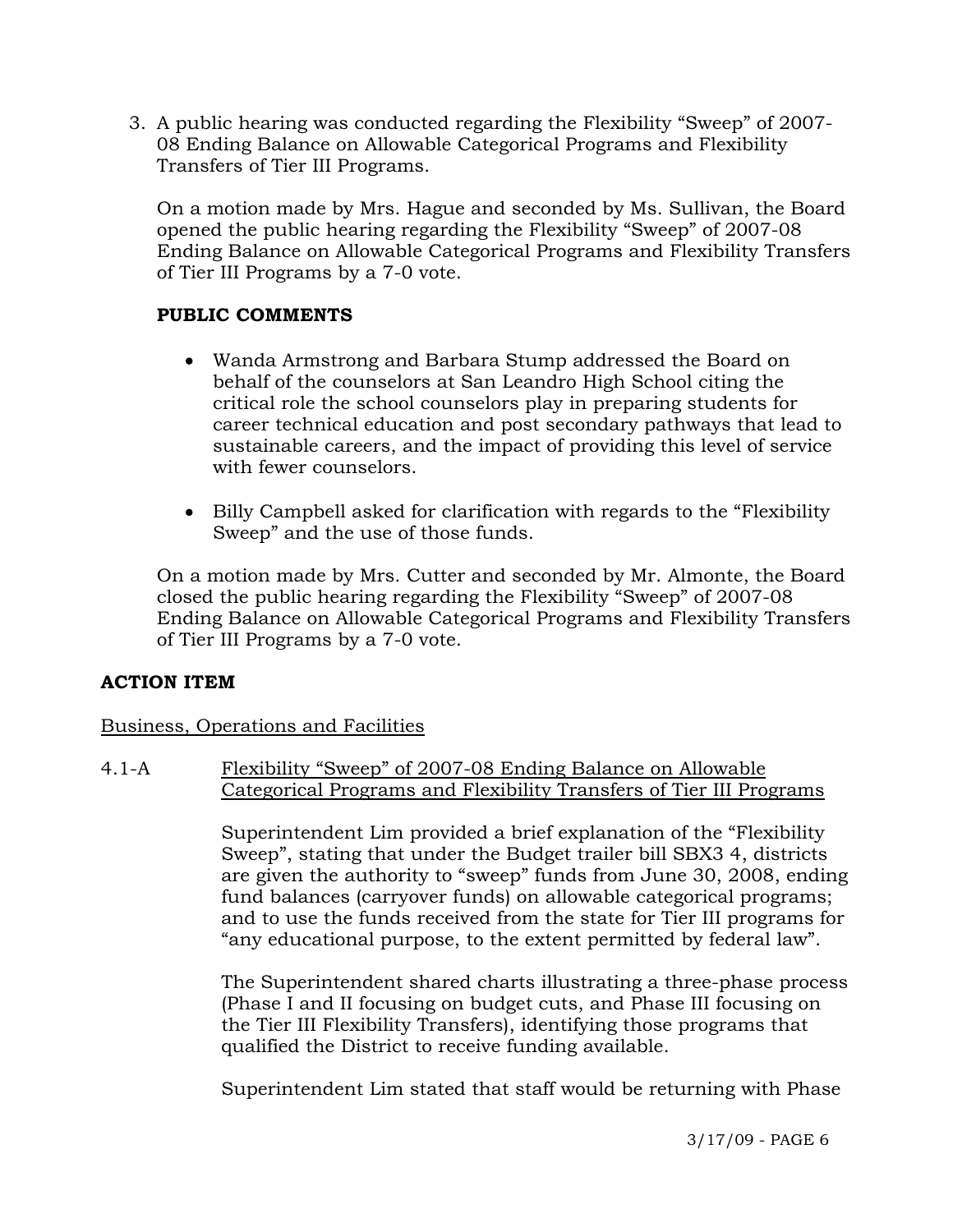IV on April 21 with another list of recommendations for 2009-10; 2010/11 Tier III Flexibility Transfers and conduct another hearing. As part of her explanation, she addressed questions raised by Trustee Mack-Rose.

After acknowledging the unfairness of the process of allowing funds to be transferred from one source to another "for any educational purpose, to the extent permitted by federal law," and voicing the need to develop a restoration priority list, the Board approved the Flexibility "Sweep" of 2007-08 Ending Balance on Allowable Categorical Programs and Flexibility Transfers of Tier III Programs, on a motion made by Mrs. Cutter and seconded by Ms. Sullivan by a 7-0 vote.

## **REPORTS**

- 1) Correspondence Clerk Cutter reported receipt of the following emails between March 12, 2009 – March 15, 2009: From Zaira Duncan regarding every job is needed and valuable-make even cuts; from Ruben Aurelio regarding highlighting support students receive from D.O. Administrators; from Consuelo Zuluaga regarding Student Support Services Department summary of duties to Board; from Cindy Cathey regarding budget cuts to C&I and how important those services are; from Renee Solberg regarding suggested improvements to the agenda, maximize paper use, support of VPs at middle school; from Keri Breedlove regarding support CSR, cut at DO first; from Luz Rojas regarding support for CSR and elementary prep classes; from Ivette Merced regarding supports cuts away from the classroom; from Joyce Forsse regarding people are precious; from Mary Ann Valles regarding adding campus security to list of essential staff; from Belen Magers regarding Legislative Action Day; from Sheila Lawrence regarding importance of diversity work, support of all employees; from Tiare Pene regarding questioning possible Brown Act violations regarding the agenda; from Jon Sherr regarding wants to meet regarding Golden Handshakes and Willie Brown, how they affect budget.
- 2) Student Board Member Report Flavia Coria reported that the San Leandro High School Associated Study Body Commissioner of Athletics organized a basketball intramural competition that began last week and will be continuing during lunch through this week, noting that teachers are also participating in the event.
- 3) Union Representative Reports
	- Billy Campbell, Teamsters representative thanked the Board for their patience and leadership during this very difficult process, and encouraged everyone to "take a deep breath", realize each others' capacities, abilities, and promise to the District that "we are here for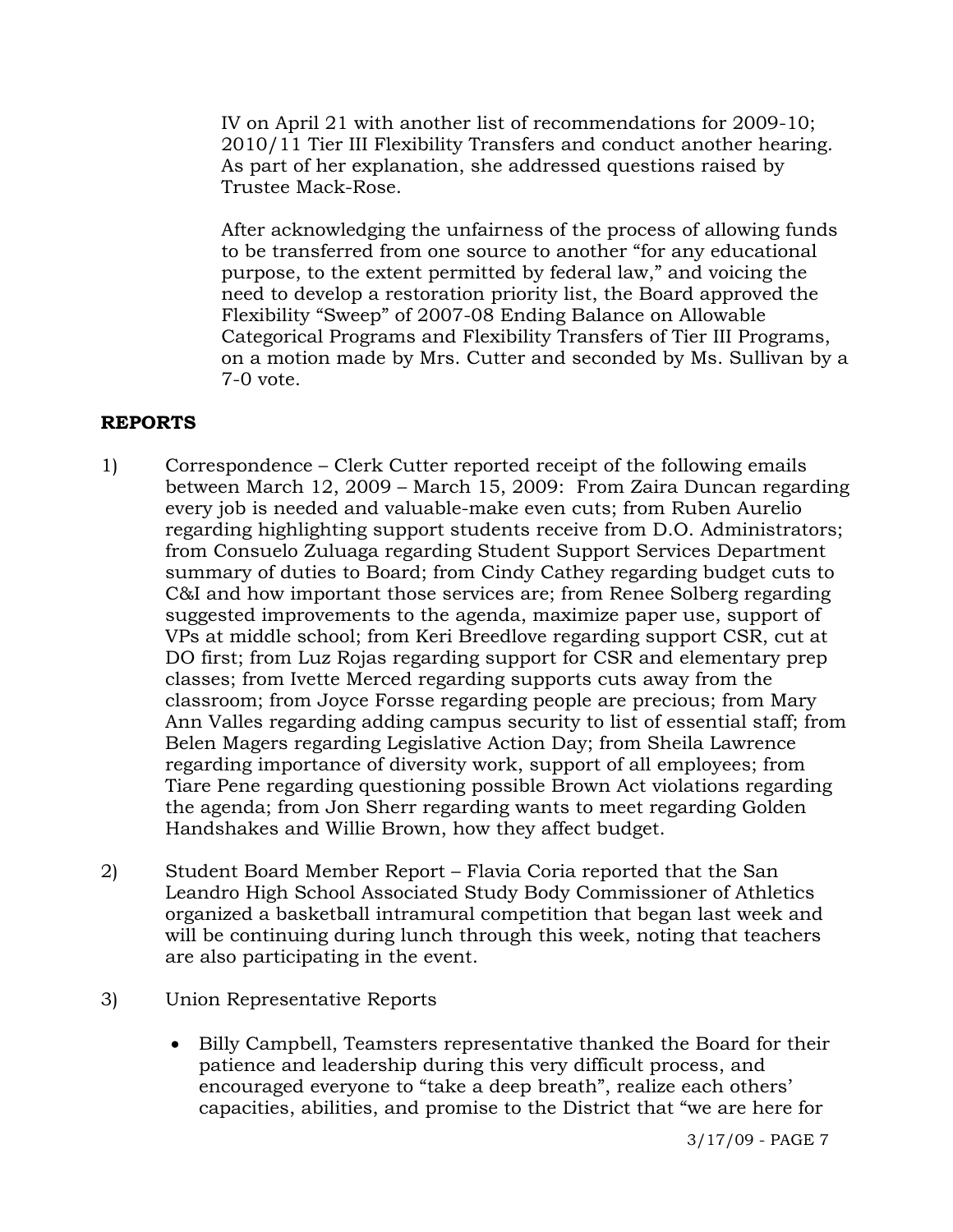each other to serve students."

• Jon Sherr, San Leandro Teachers' Association (SLTA) President, thanked the Board for their hard work and commitment to restoring counselors and Class Size Reduction when money becomes available. He shared excerpts of a communication he sent to SLTA members where he urged staff to come to the table and discuss cost savings measures, such as early retirement incentives, and "Willie Brown" eligibility to help mitigate possible layoffs to SLTA members.

 Carol Delton, SLTA member, thanked Assistant Superintendent of Human Resources Mike Potmesil for the tone of the Reduction in Force (RIF) letters that were sent to certificated employees, acknowledging everyone's role in this process, so that the best decisions can be made for our students.

4) • Superintendent's Report - Superintendent Lim asked Assistant Superintendent Song Chin-Bendib to address the questions raised by Ms. Delton regarding E-rate savings, maintenance budget expenditure requirements, Second Interim Report, Adult Education, and Deferred Maintenance.

> Following Ms. Chin-Bendib's report, Superintendent Lim continued to stress that the fiscal crisis was something being done to the District, and was not created by the District. She reiterated her commitment to join other ACSA members on Legislative Action Day on March 22 and 23 in Sacramento and personally meet with State Department of Education staff and local legislators to discuss the funding structure of public education.

> Ms. Lim noted that she would include a copy of her letter that was included in the layoff letters sent to each employee in the *Confidentially Speaking* this Friday expressing her appreciation and thanks to the employees for their service, as well as apologizing for the "legal" jargon which unfortunately is not friendly.

- 5) Board Committee Reports
	- Communication There was no report
	- Facilities/Technology There was no report
	- Finance There was not report
- 6) Board Representatives' Reports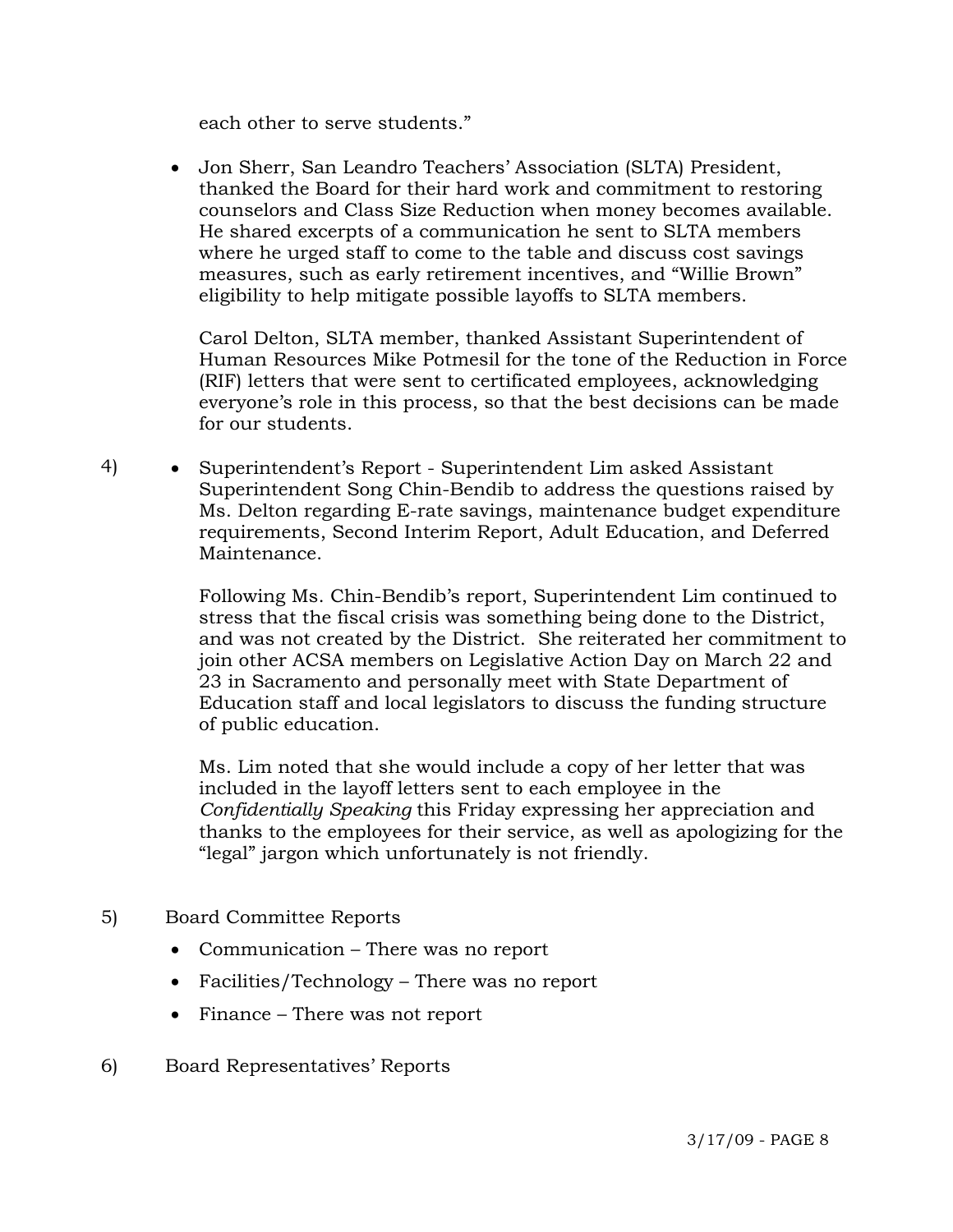• Mid-Alameda County Special Education Local Plan Area – Mrs. Hague reported that the committee met last week, and reviewed the current and upcoming year budgets.

# **CONSENT ITEMS**

# General Services

- 1.1-C Approval of Board Minutes February 10, 2009
- 1.2-C Approval of Board Minutes February 17, 2009
- 1.3-C Approval of Board Minutes February 24, 2009

## Educational Services

- 3.1-C Acceptance of Donations
- 3.2-C Proposed Stipulated Expulsion Order for Students E08-08/09 and E10-08/09.
- 3.4-C Recommendation for Readmission from Expulsion for student E05- 07/08

## Business Operations

- 4.1-C Ratification of Payroll
- 4.2-C Approval of Bill Warrants

## Facilities and Construction

5.1-C Construction Contract with GECO Inc. for the McKinley Elementary School C13 Renovation

On a motion made by Mrs. Hague and seconded by Mrs. Cutter, the Board approved the remaining consent items by a 7-0 vote.

Human Resources

2.1-C Acceptance of Personnel Report

It was explained to Mrs. Prola, who raised concern on the appointment of an Office Clerk/Student Records employee in light of the recent "freeze" on hiring of new positions, that this Tier I position was being funded through English Learner funds.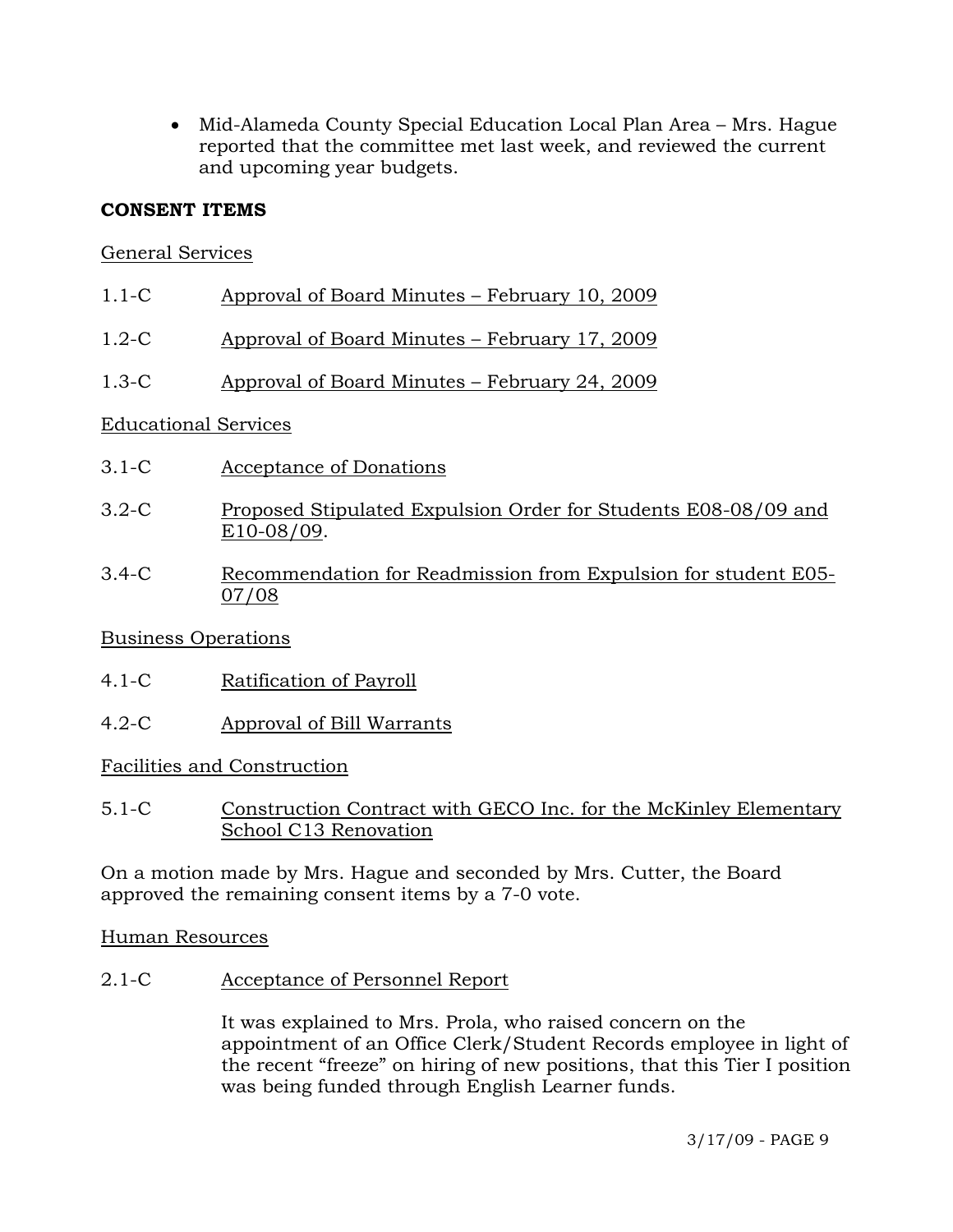On a motion made by Mrs. Prola and seconded by Mrs. Cutter, the Board approved to accept the Personnel Report as presented by a 7- 0 vote.

#### 2.2-C Renewal of Student Teaching Agreements

In response to Mrs. Prola's concern regarding the fiscal impact to the District for the fieldwork agreement with Chapman University College, it was explained that there has never been any fiscal impact to the District's general fund with regards to student teaching agreements.

On a motion made by Mrs. Prola and seconded by Mrs. Hague, the Board approved the renewal of the student teaching agreements with California State University East Bay and Chapman University College, School Psychology by a 7-0 vote.

#### **INFORMATION ITEMS**

#### Business Operations

## 4.1-I Miscellaneous Receipts

Miscellaneous receipts in the amount of \$8,581,333.39 have been deposited in the Treasury of Alameda County.

## **ADDITIONAL SUGGESTIONS AND COMMENTS FROM BOARD MEMBERS**

- Ms. Mack-Rose thanked the Assistant Superintendent and the Business Services Department for their support and for answering her questions, adding that she will be emailing additional questions for further explanation. She also reported that the Superintendent had indicated that staff was working on a plan to address I.D.E.A. money the District is expected to receive.
- Mr. Almonte requested that the Parcel Tax Ad Hoc Committee and Communication Committee work together towards placing a parcel tax measure on the ballot in 2010.
- Mrs. Hague felt that in light of the Healthy Kids Survey results presented tonight, it would be helpful and informative to revisit the health course curriculum (which is taught at the high school level and is incorporated in the science curriculum at the middle school level) to see if there is some nexus that can be created to ensure that it meets our students' needs.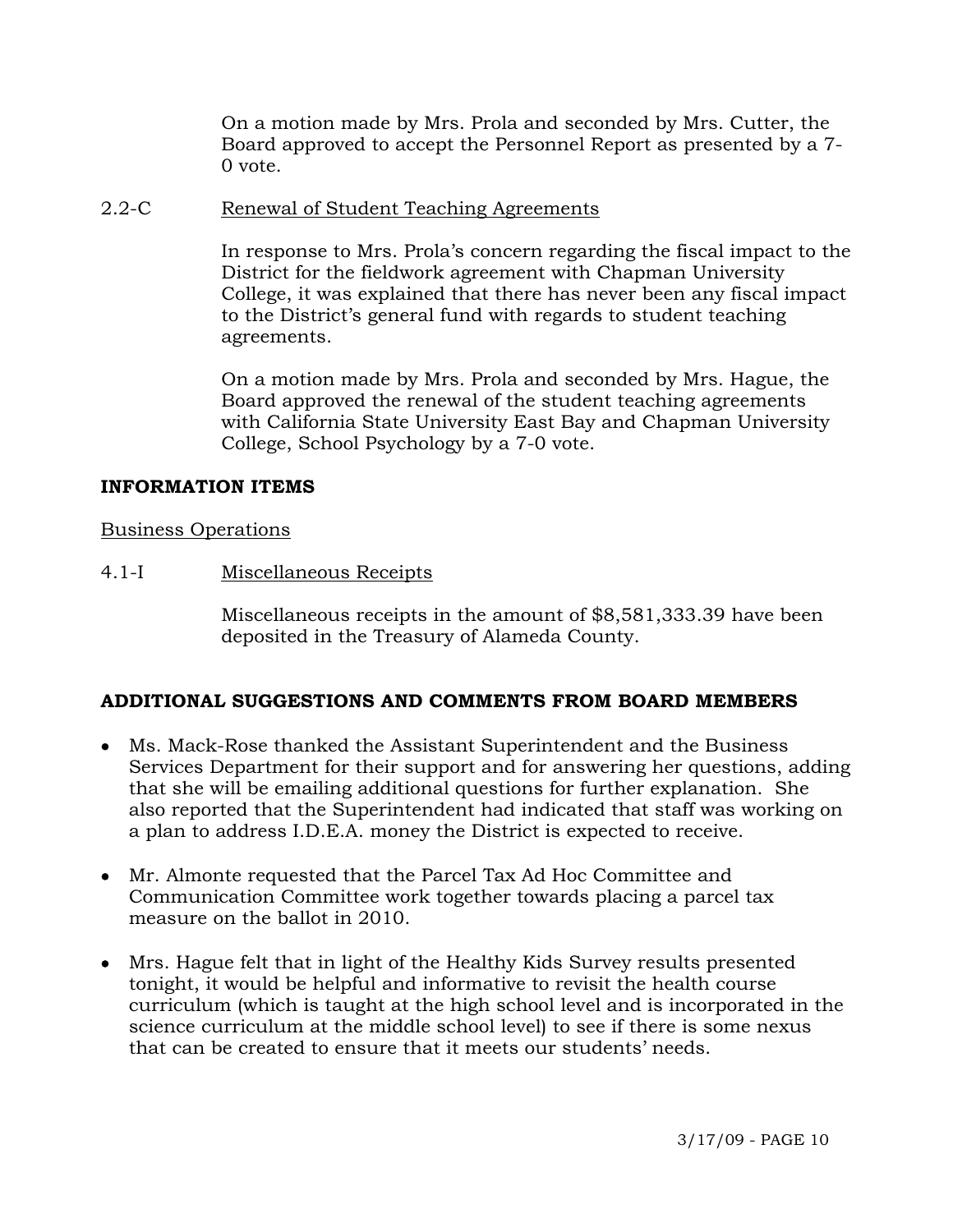- Given the recent budget reduction process, Mrs. Cutter felt it was imperative for the Board to receive training focusing on what it means to be a Board member, roles and responsibilities of the Board to each other and District staff, and working together towards common goals. She asked for and received consensus to have the Finance Committee consider ways to fund this training, suggesting that the money saved from the reduction of their monthly stipend might be considered.
- Mr. Katz-Lacabe requested and received consensus to form a Superintendent's Evaluation Ad Hoc Committee to revisit and review the evaluation process for the Superintendent. Trustee Almonte was appointed as Chair, with Trustees Sullivan and Katz-Lacabe also serving on the committee.